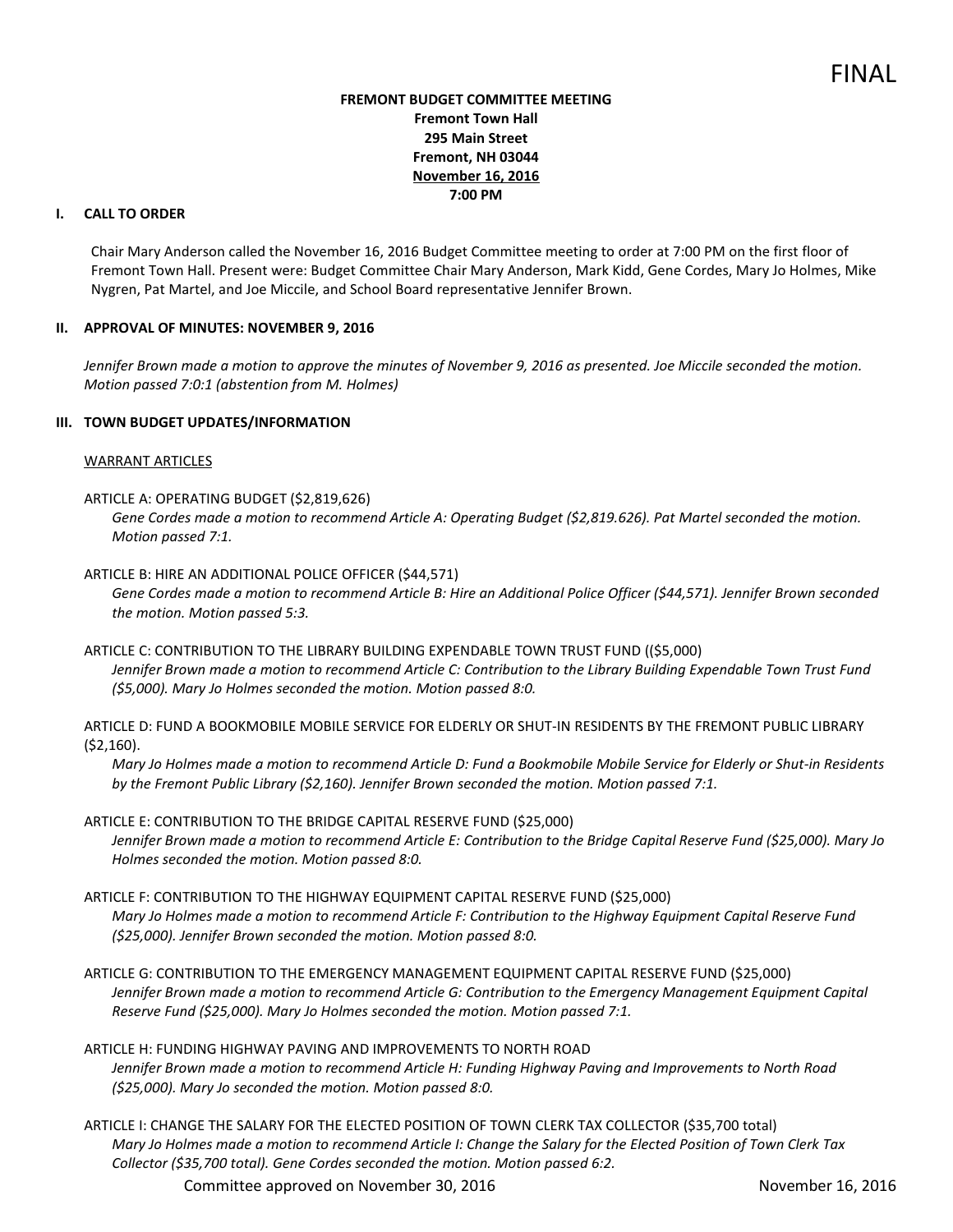# ARTICLE J: FUNDING THE MOSQUITO CONTROL PROGRAM (\$49,550)

*Gene Cordes made a motion to recommend Article J: Funding the Mosquito Control Program (\$49,550). Jennifer Brown seconded the motion. Motion passed 8:0.* 

ARTICLE K: CONTRIBUTION TO THE FIRE TRUCK CAPITAL RESERVE FUND (\$50,000) *Gene Cordes made a motion to recommend Article K: Contribution to the Fire Truck Capital Reserve Fund (\$50,000). Mary Jo Holmes seconded the motion. Motion passed 8:0.* 

ARTICLE L: CONTRIBUTION TO THE RADIO COMMUNICATIONS EQUIPMENT CAPITAL RESERVE FUND (\$12,500) *Jennifer Brown made a motion to recommend Article L: Contribution to the Radio Communications Equipment Capital Reserve Fund (\$12,500). Mary Jo Holmes seconded the motion. Motion passed 7:1.* 

### ARTICLE M: CONTRIBUTION TO THE HISTORIC MUSEUM CAPITAL RESERVE FUND

*Mary Jo Holmes made a motion to recommend Article M: Contribution to the Historic Museum Capital Reserve Fund. Gene Cordes seconded the motion. Motion passed 5:3.* 

ARTICLE N: VOTE TO REESTABLISH CABLE FRANCHISE FEES AS PART OF THE TOWN'S CONTRACT WITH COMCAST *Gene Cordes made a motion to recommend Article N: Vote to Reestablish Cable Franchise Fees as Part of the Town's Contract with Comcast. Pat Martel seconded the motion. Motion passed 8:0.* 

(note: the warrant article's narrative should read 2% not "estimated at 1 to 2%".

# **IV. SCHOOL BUDGET REVIEW**

The Committee reviewed enrollment data and catastrophic aid. Ms. Brown reported that the School Board met last night and decided in good faith to propose to the Budget Committee reducing the school budget by \$128,482.02 to flat line it and lean on the trust fund if necessary for tuition. The Sanborn tuition would need to come in at over 1% increase, so it is a bit of a gamble. Ms. Anderson appreciated the School Board revisiting this. She said that the District has a surplus of \$534,000 which will reduce the baseline budget next year – but will increase again the year after. Mr. Cordes considered budgeting less money and reserving more money (if money is put in reserves, the District can use from this year's operating budget and there would be no need to raise as much money next year). The \$420,000 in surplus in tuition included sequestering \$70,000 from the previous year (that has not been turned back). Ms. Brown will ask Ms. Penny how that money comes back in; Ms. Anderson said it is a fund balance in 2015-16 and did not go on the MS-25 to go to the State. Ms. Anderson said that the goal is to bring the school budget to this year's level and she suggested that the Board re-look at other areas of savings e.g. transportation.

Ms. Brown noted that the oil tank needs to be addressed (cost of \$60,000-\$100,000+) and was not budgeted for in FY18. Mr. Cordes hoped that the oil tank would be resolved within the next 6 months (using savings from transportation). RFPs are being done, Ms. Brown said, and Ms. Penny has been working diligently on the oil tank issue but it takes time and assistance from professionals in the field (there is a need to consider the condition of the burners and whole system).

Ms. Anderson said that the high school tuition is projected to increase by \$284,929 (7.86% increase over this year's revised budget).The per student rate is up 4.42% and enrollment is up by 6 students. She suggested budgeting for 4.42%. There is \$200,000 in the tuition reserve now (that comes out of the year end fund balance). The tuition reserve fund was established for up to \$100,000 per year of fund balance. She said the budget for 2017-18 is \$650,000 more than this year's budget, which is a lot of money. Ms. Brown noted that there are increases of \$470,000 in retirement, health, tuition and Special Education obligations. There was discussion about a Spanish teacher position.

Mr. Miccile spoke of data he got regarding enrollment and noted that the trend in NH is that budgets have gone down. He understood that some things are mandatory and cannot be cut, but he had concern that Fremont has the second highest tax rate in the state (22% vs. the 12.8% average). According to State data, there is a 20% decrease in enrollment but only minor staff changes (class sizes have reduced). Ms. Anderson said that the Budget Committee has supported staffing needs but noted that the two contracts on Warrant Articles affect the tax rate too; she felt that how resources are used is what counts for education, not the cost. Ms. Brown noted that the School Board had cut \$77,000 (Smartboards, musical instruments, etc.) before the Budget Committee saw the budget because it knew that the Budget Committee did not want to see an increase. Both committees spoke about trying to do what is best for the taxpayers and students.